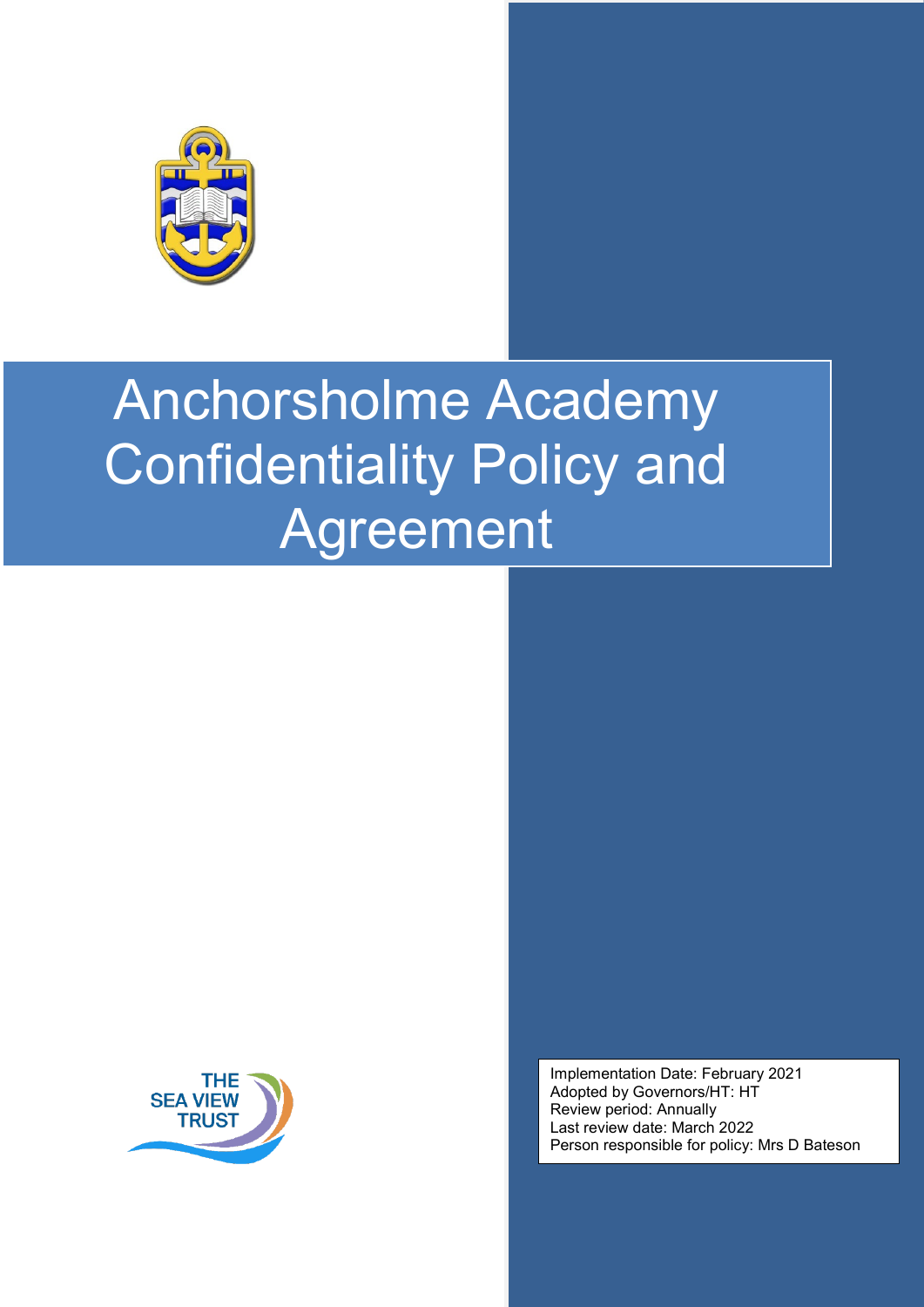#### **Statement of Intent**

This document guides staff, volunteers and visitors on the policy and procedures surrounding confidentiality. For the purpose of this policy the term 'staff' refers to any paid or unpaid staff, supply agency staff, placement students or volunteers working in or on behalf of Anchorsholme Academy.

Staff take a supportive and accepting attitude towards pupils as part of their general responsibility for pastoral care. It is our hope that both pupils and parents feel free to discuss worries about Anchorsholme Academy, and concerns that may affect the educational progress of a pupil, with members of the school team.

This policy will be abided by at all times by staff, visitors, pupils and parents. In order to ensure the utmost level of safety for pupils, staff members at the school have a duty to act in accordance with this policy and not share information with external agencies, other schools or individuals.

The Staff and Volunteer Confidentiality Policy has the following benefits:

- Ensures that important information regarding the school is not shared.
- Guarantees that financial information stays confidential and secure.
- Helps to build trust amongst staff, volunteers and external agencies.
- Supports the school's safeguarding measures.

#### **1. Legal Framework**

- 1.1. This policy has due regard to all relevant legislation and statutory guidance including, but not limited to, the following:
	- Crime and Disorder Act 1998
	- Equality Act 2010
	- The General Data Protection Regulation
	- Data Protection Act 2018
	- Education Act 2002
	- Human Rights Act 1998
	- The Education (Pupil Information) (England) (Amendment) Regulations 2019 This policy is compliant under the following case law:
	- The Common Law Duty of Confidentiality
- 1.2. This policy also has due regard to guidance documents including, but not limited to, the following:
	- DfE (2018) 'Information sharing'
	- DfE (2018) 'Working Together to Safeguard Children'
- 1.3. This policy operates in conjunction with the following school policies:
	- GDPR Data Protection Policy
	- Record Management Policy
	- Safeguarding and Child Protection Policy
	- Anti-Bullying Policy
	- Online E-Safety Policy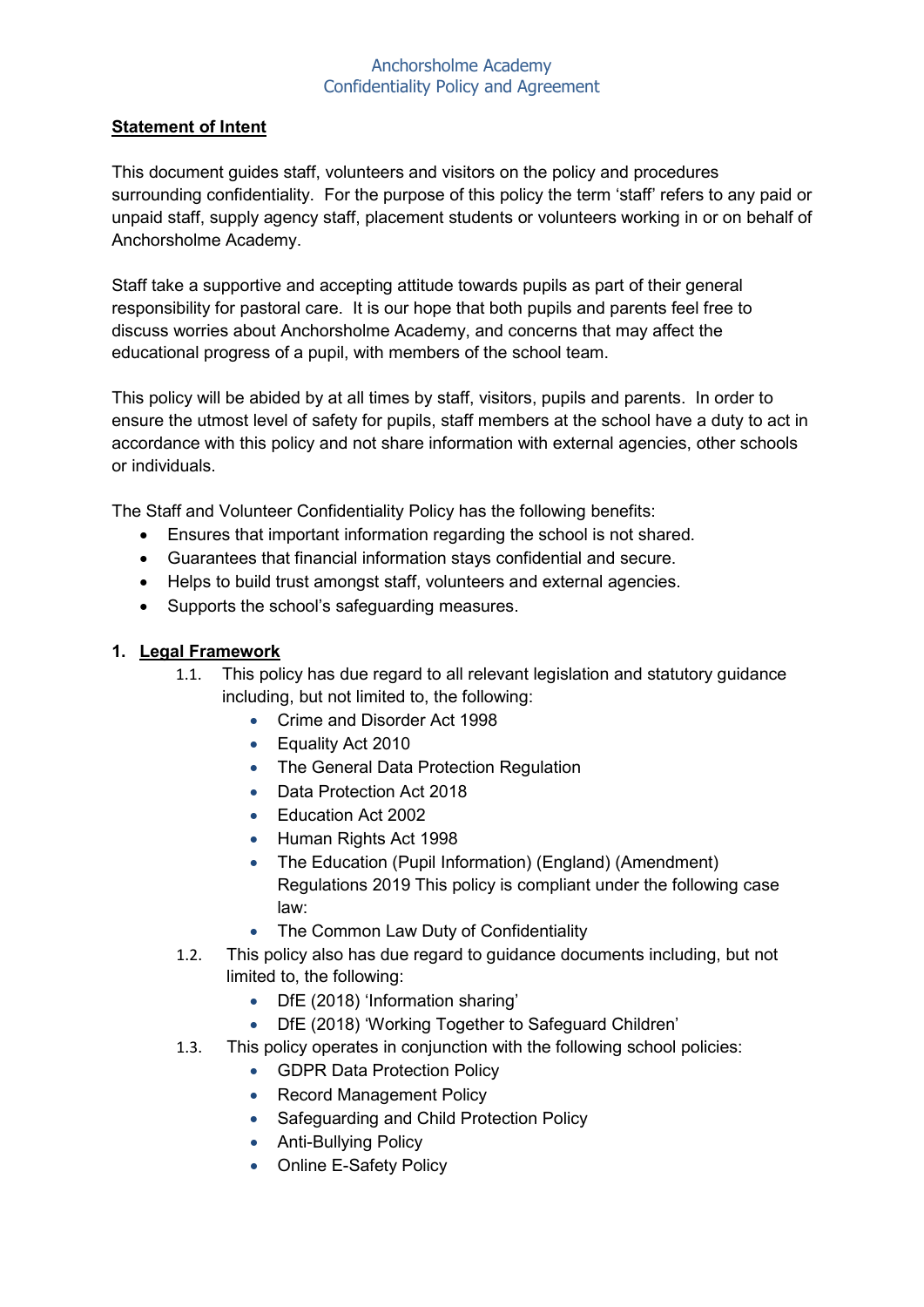### **2. Definitions**

- 2.1. For the purpose of this policy, '**confidentiality**' is an understanding that any information shared with someone in trust will only be passed on to a third party with the prior and explicit agreement of the person disclosing it.
- 2.2. Within this policy, a '**disclosure**' is the sharing of any private information; this term does not solely relate to child protection issues.
- 2.3. The term '**limited confidentiality**' refers to the disclosure of information with professional colleagues; however, the confider would not be identified except in pre-determined circumstances.

### **3. Roles and Responsibilities**

- 3.1. All staff working in cooperation with the school will uphold their responsibility and duty of confidentiality, ensuring that information and personal details are not shared or discussed with others, except for the appropriate necessary bodies.
- 3.2. Visitors, contractors and other professionals, such as healthcare professionals, will work within the same boundaries of confidentiality as all staff members.
- 3.3. Staff members and visitors alike, have the responsibility of keeping information regarding the school, including its pupils and parents, etc., confidential. This information will under no circumstances be shared, unless it is in the best interest of the school or its pupils.
- 3.4. All staff and visitors will treat any information regarding the management and finance of the school as confidential, and, therefore, this information will only be shared with necessary and appropriate external individuals.
- 3.5. All staff and visitors will always seek advice from a practitioner at the school if there is any doubt over sharing the information concerned, without disclosing any identifiable information, where possible.
- 3.6. As a precautionary safeguarding measure, the school will ask all staff, visitors and external agencies who work closely with the school to sign a Confidentiality Agreement.
- 3.7. The Headteacher is responsible for ensuring that a Confidentiality Agreement is signed by all individuals who may be privy to information which is not suitable to be shared.

### **4. Confidentiality and Child Protection**

- 4.1. The school aims to strike a balance between confidentiality and trust, ensuring the safety, wellbeing and protection of our pupils.
- 4.2. Staff and visitors alike will pass on information if they believe a child is at risk of harm, otherwise, staff are not obliged to break confidentiality.
- 4.3. In almost all cases of disclosure, limited confidentiality is able to be maintained.
- 4.4. Staff and visitors must inform pupils that they can never guarantee absolute confidentiality to pupils who disclose to them.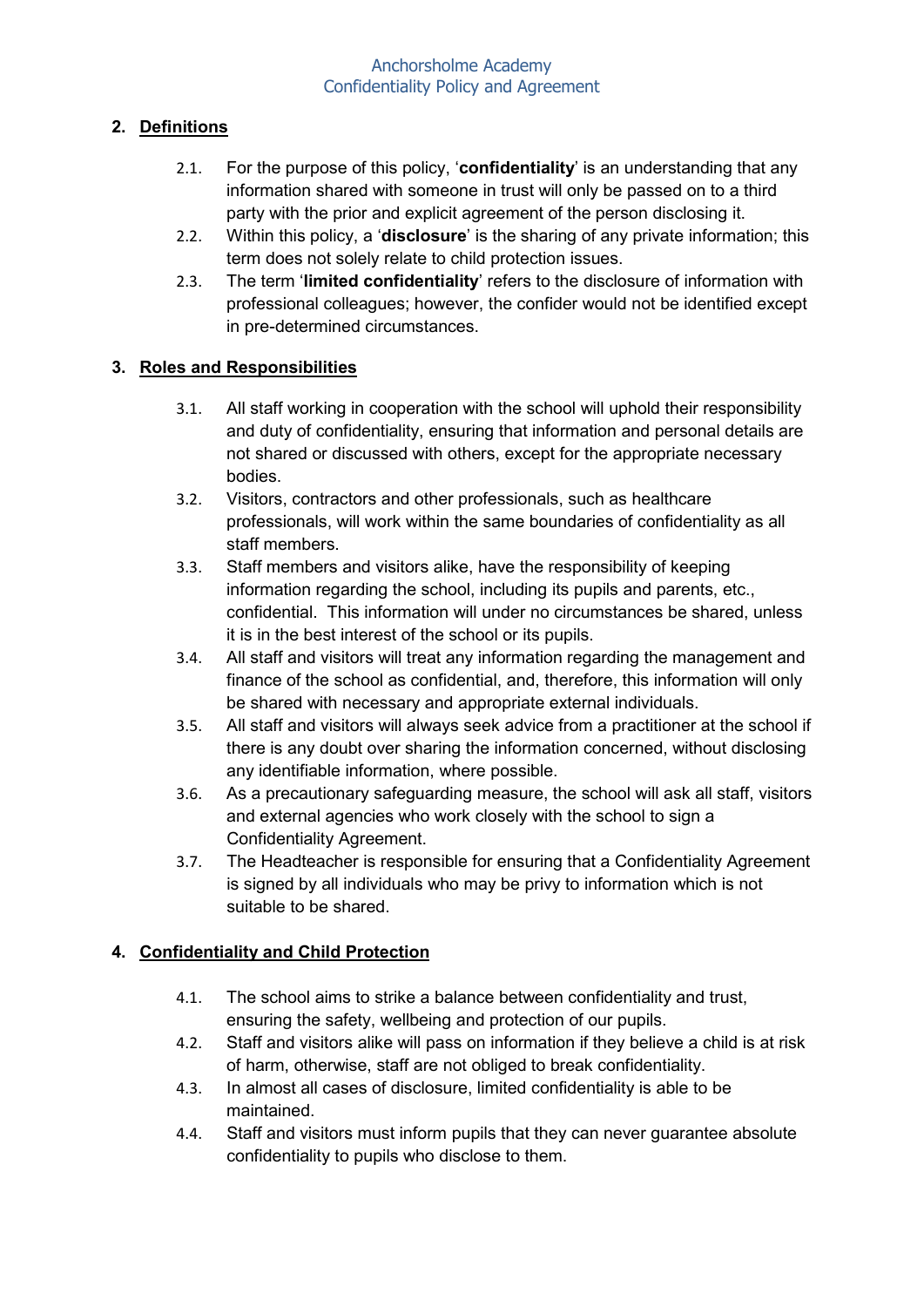- 4.5. Both the DSL and the Headteacher are to be informed of all incidents regarding child protection concerns which are highlighted by a volunteer, visitor parent or another external party to the school.
- 4.6. Staff are contractually obliged to immediately inform the DSL of any concerns regarding a pupil's safety or welfare via 'My Concern'.
- 4.7. Any concerns raised over a child's welfare and safety will be reported immediately to ensure that any intervention necessary to protect the child is accessed as early as possible.
- 4.8. Staff are not obliged to inform the police on most matters relating to illegal activity, such as illegal drugs or assaults. These will be assessed on a caseby-case basis with the support of the DSL and the SLT.

## **5. Sharing Information**

- 5.1. The school takes the stance that all information about individual pupils is private and should only be shared with other professionals who have a legitimate need to know.
- 5.2. Under no circumstances will personal information about pupils, staff or the school be passed on indiscriminately.
- 5.3. Under no circumstances will information regarding the school's finances be shared with anyone, other than those with a legitimate need to know.
- 5.4. If staff, visitors or cooperating external parties share unsuitable or misrepresented information, the school withholds the right to take the appropriate civil, legal or disciplinary action.
- 5.5. The safety and protection of pupils, as well as the school, is the paramount consideration in all confidentiality decisions.
- 5.6. All new appointments and volunteers will be made aware of the Confidentiality Policy and the requirement to act in accordance with it when dealing with information, particularly sensitive information, regarding the school, its pupils and parents etc.
- 5.7. All data will be processed and held in line with the GDPR Data Protection policy. In the event of information and data being shared with external or inappropriate parties, the individual responsible must inform the Office Manager immediately, who will send a report to the DPO. The individual responsible will also be liable for disciplinary or legal action.
- 5.8. The school will be open and honest with all individuals about how and why data is shared, unless it is unsafe to do so.
- 5.9. Where necessary, advice will be sought from the DPO and other practitioners to ensure all data is shared correctly.
- 5.10. Where possible, information is shared with consent from the data subject, unless the school is able to proceed without consent under the GDPR and Data Protection Act 2018, e.g. if the data subject's safety is at risk.
- 5.11. Individuals' safety and wellbeing will form the base of all information sharing decisions, and information will not be shared if anyone's safety or wellbeing could be compromised.
- 5.12. Only information that is necessary for the purpose it is being shared for will be shared.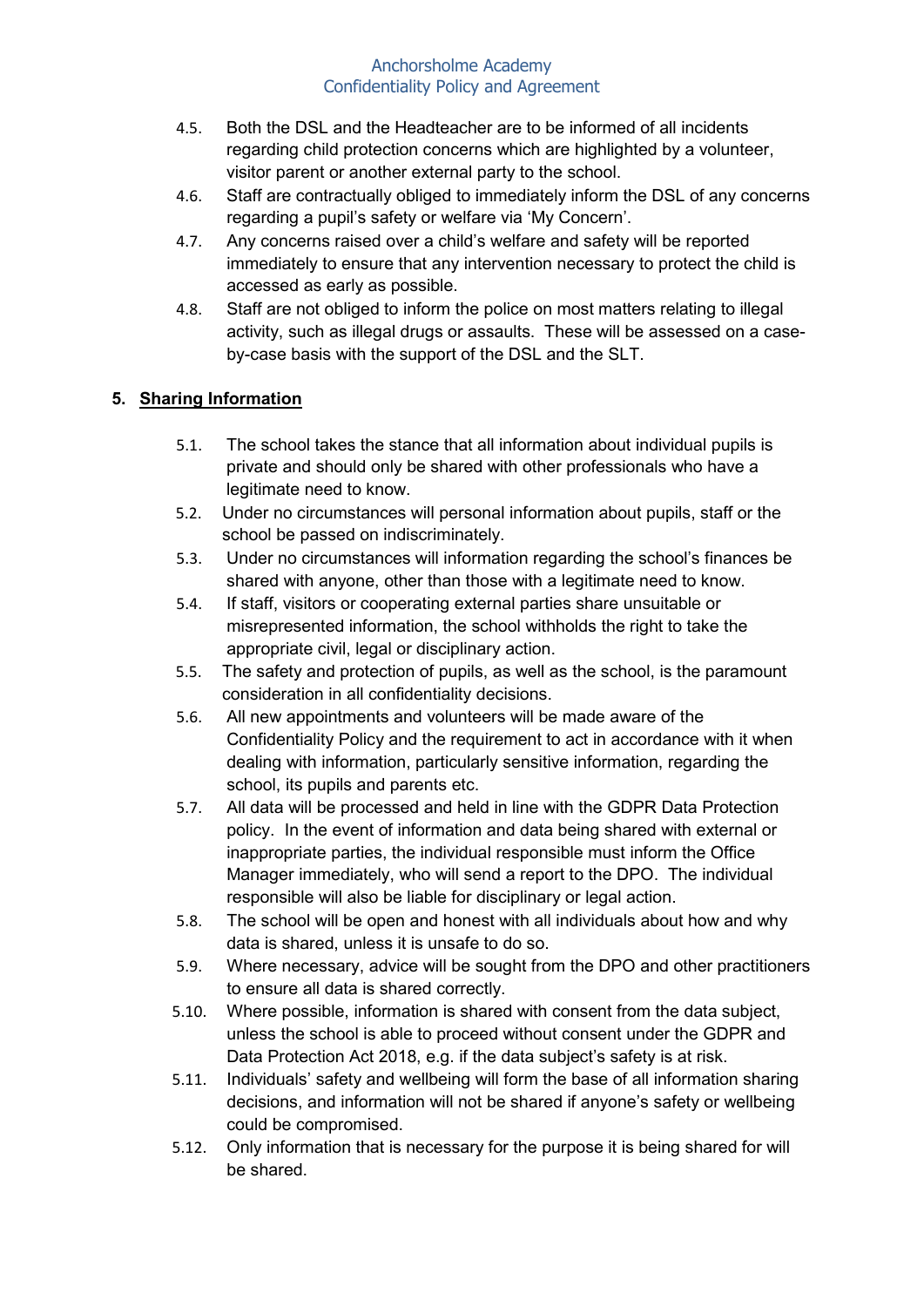5.13. All decisions and reasons for sharing data will be recorded by the DPO.

## **6. Breaking Confidentiality**

- 6.1. When confidentiality must be broken because a child may be at risk of harm, in accordance with the school's Safeguarding and Child Protection policy, the school will ensure the following:
	- Pupils are told when information has been passed on
	- Pupils are kept informed about what will be done with their information
	- To alleviate their fears concerning the information becoming common knowledge, pupils are told exactly who their information has been passed on to
- 6.2. If confidential information is shared with the explicit consent of the individuals involved, and they are informed of the purpose of sharing the information in question, there will be no breach of confidentiality or of the Human Rights Act 1998.
- 6.3. In the event that explicit consent for sharing confidential information is not gained, an individual will satisfy themselves that there are reasonable grounds to override the duty of confidentiality in these circumstances before sharing the data.
- 6.4. The school recognises that overriding public interest is a justifiable reason to disclose information; however, permission from the Headteacher will be sought prior to disclosing any information regarding the school.
- 6.5. Staff should act in accordance with the Whistleblowing Policy at all times.
- 6.6. Individuals who disclose information, after previously signing the Confidentiality Agreement, may face further action, including legal action.
- 6.7. Staff in breach of this policy may face disciplinary action, if it is deemed that confidential information was passed on to a third party without reasonable cause.

## **7. Accessing Information**

- 7.1. In accordance with article 15 of the GDPR, personal information, such as educational records, can be shared via a subject access request (SAR).
	- These requests must be made in writing to the governing board and will be responded to within 15 school days if the request is regarding an educational record.
	- If the data being requested is not in relation to an educational record, the response must be within one calendar month.
	- Pupils, or the parent of a pupil (with Parental Responsibility as listed on a birth certificate or court order), have the right to access the information that the school holds about the child in question.
	- Some types of personal data are exempt from the right of a SAR and so cannot be obtained by making a SAR. Information may be exempt because of its nature or because of the effect its disclosure is likely to have.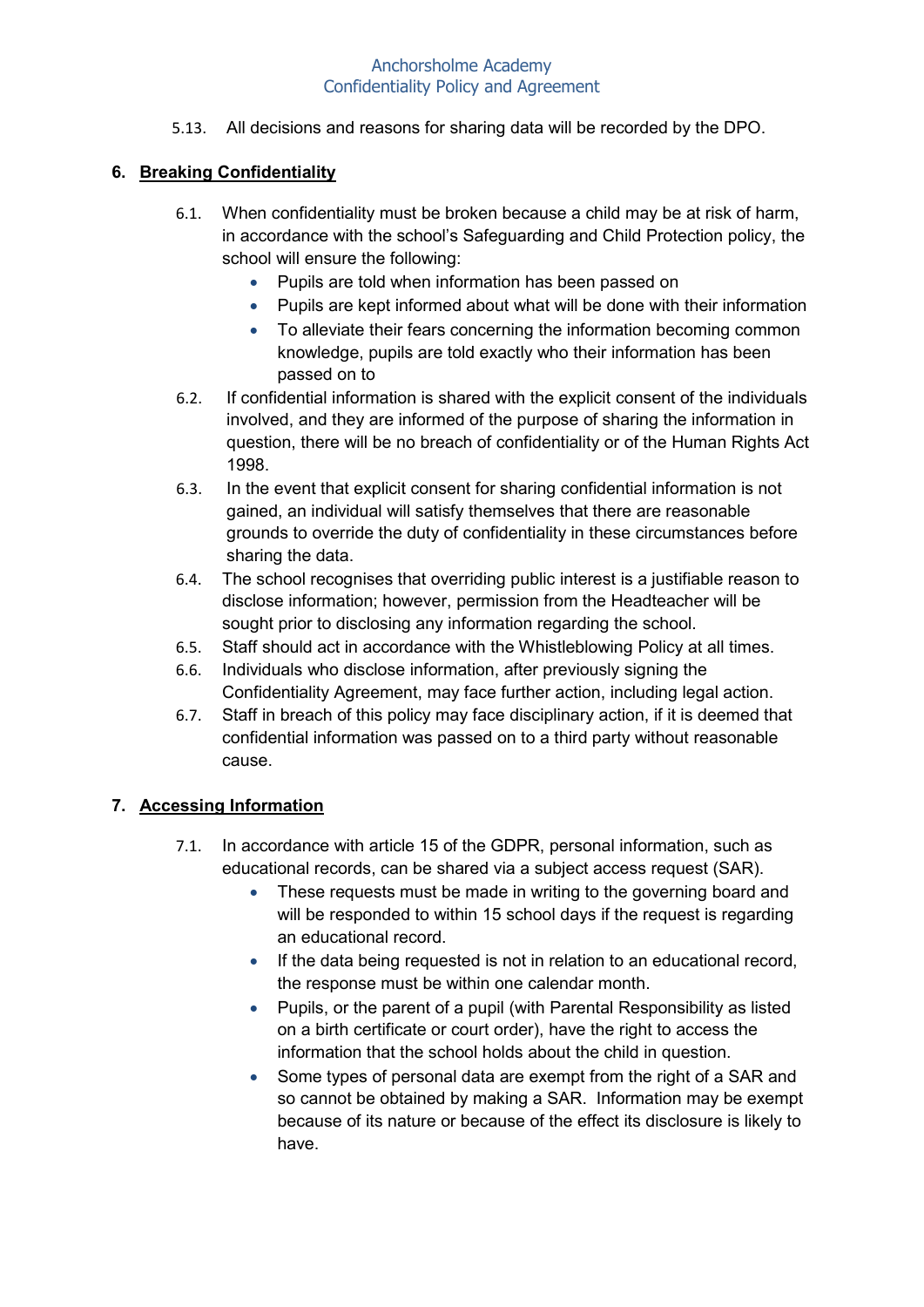- Information regarding another individual must not be disclosed in a SAR.
- Individual requests for non-personal information cannot be treated as a SAR but will be dealt with as a freedom of information (FoI) request.
- 7.2. In line with the Freedom of Information Act 2000, private data and public records can potentially be accessed through lodging a FoI request.
	- These requests must be made in writing to the school, stating the name and address of the requester as well as a description of the information requested.
	- Successful Fol requests will be responded to within 20 working days from receipt of the request, unless the request does not comply with the procedure set out in the Freedom of Information policy.
	- The school holds the right to charge the requester a fee.
	- Certain information will not be shared, such as that explained in Part 2 of the Freedom of Information Act 2000.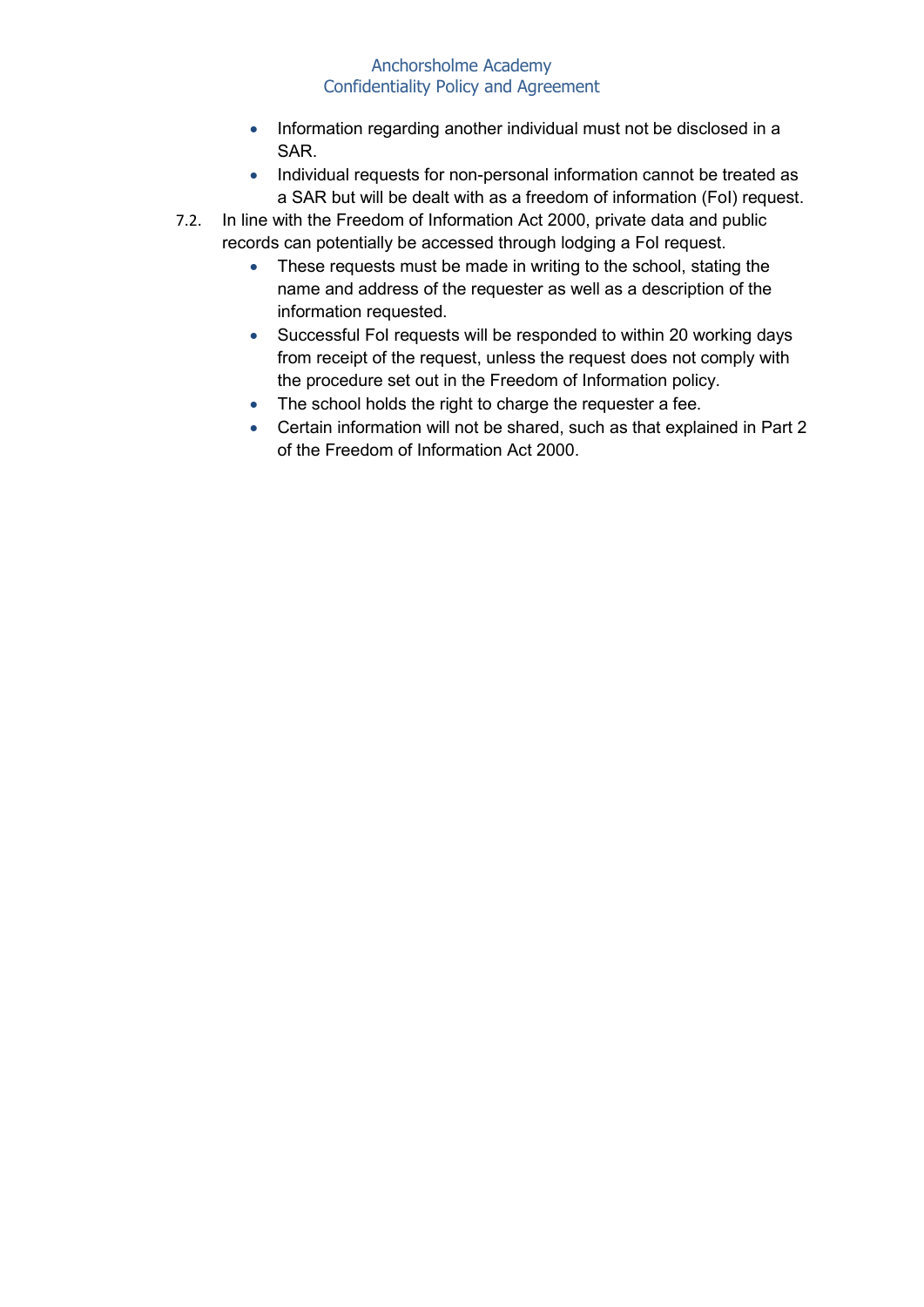### **Appendix 1 Information Sharing Flowchart**



- Ensure you are sharing the information securely.
- Inform the person that the information will be shared.
- Share.

#### **Notes**

- If there are child protection concerns, follow the relevant procedures without delay.
- Always seek advice if you are unsure whether to share information.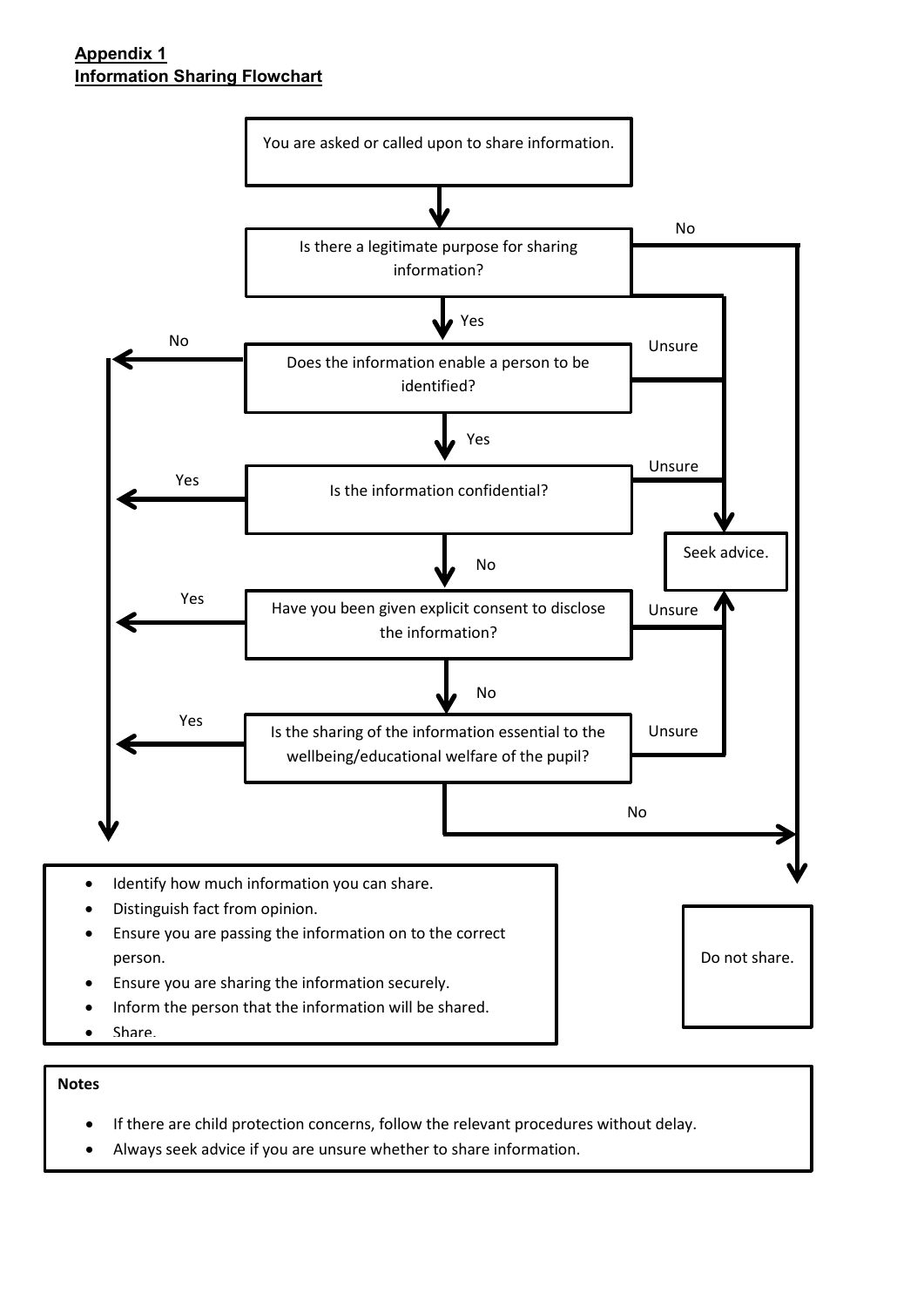## **Appendix 2 Confidentiality Agreement**

This confidentiality agreement is entered into by and between Anchorsholme Academy and the signatory, for the purpose of preventing the unauthorised disclosure of confidential information in line with your duties to protect personal information under the Data Protection Act 2018.

For the purpose of this agreement, "confidential information" will include all information or material that has or could have value, commercial or otherwise, in the business in which the disclosing party is engaged.

I declare that I will only share or disclose information regarding the school with other professionals who have a legitimate need to know about it. I will, therefore:

- Not disclose confidential information to any unauthorised person without the discloser's consent.
- Act in good faith at all times in relation to the disclosure of confidential information.
- Not post confidential information regarding pupils, staff, parents or other stakeholders on social media. Nor will I contribute to discussions on social media regarding the school or anyone associated with it.
- Ensure that anything I hear that questions the professionalism of a member staff or volunteer of the school is reported to the Headteacher immediately.
- Ensure that if I notice anything of concern regarding the protection or safeguarding of a child, I will report it immediately to the DSL and the Headteacher.
- Assure that conversations of a sensitive nature regarding pupils, parents, staff, volunteers or other stakeholders take place in a private space.
- Comply with the [Record Management policy](https://www.theschoolbus.net/article/records-management-policy/5809) when completing tasks pertaining to paperwork or online documents that include personal or sensitive information.
- Be fully aware that other staff, volunteers or stakeholders may have connections within the school and may overhear conversations of a sensitive nature.
- Uphold the good name and reputation of the school at all times; inside and outside of school.

I will hold and maintain the confidential information in strictest confidence for the sole and exclusive benefit of the school; therefore, I will not, without prior approval of the school, use for my own benefit, publish, copy, or otherwise disclose to others, or permit the use by others for their benefit or to the detriment of the school, any confidential information.

I have read and understood the school's [Confidentiality policy](https://www.theschoolbus.net/article/staff-and-volunteer-confidentiality-policy/2534) and will act in accordance with this policy at all times.

Information which may be deemed as 'sensitive' will not be disclosed to people where it is not wholly necessary. This includes information in relation to the following:

- Pupils of the school;
- Staff;
- The running or management of the school;
- The school's finances;
- Personal details of pupils or staff; and
- Information regarding progress and attainment which is not published on the school website.